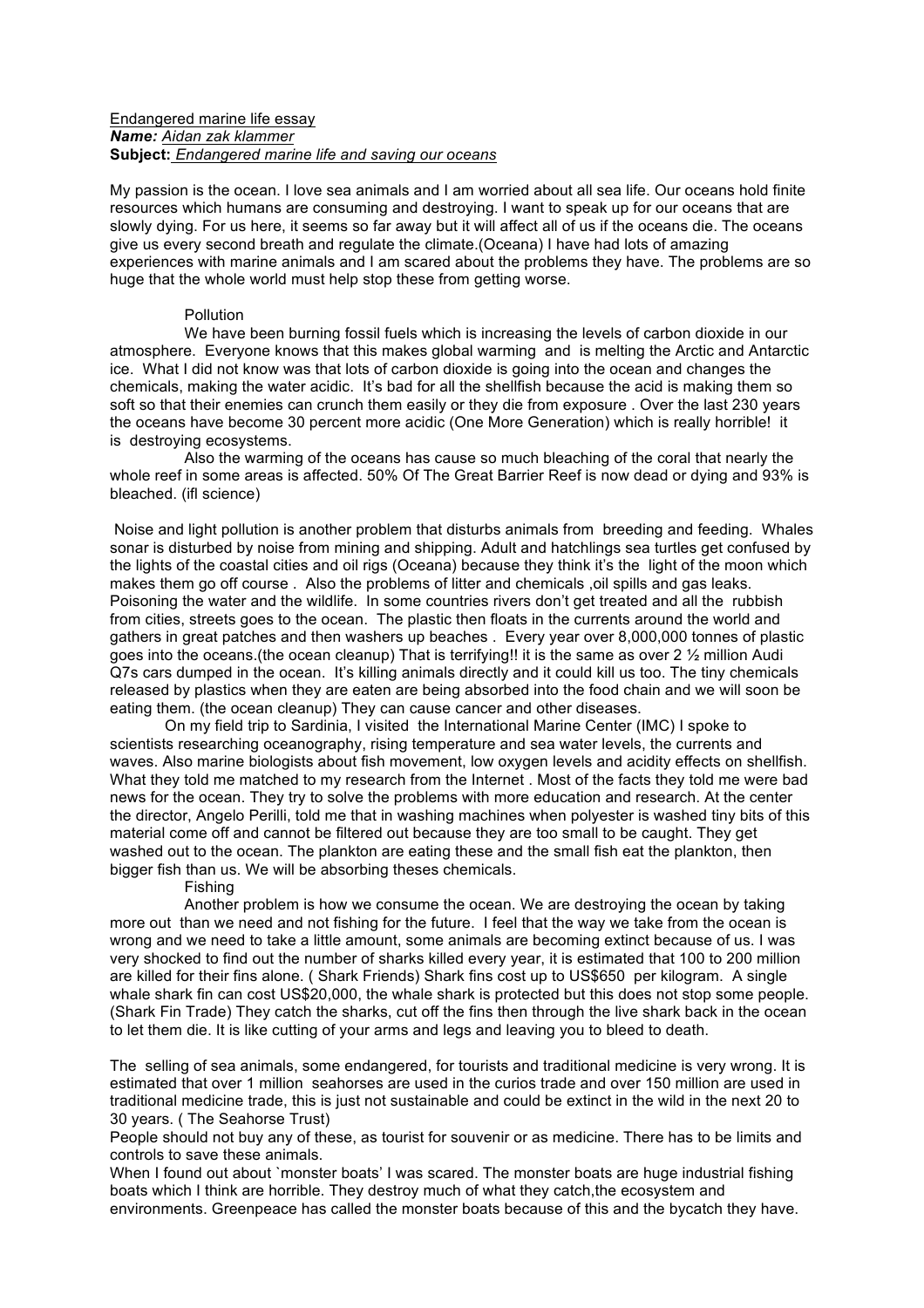Many of these boats are repeat offenders and keep breaking fishing laws. Their nets are so huge, as long as 2 Eiffel Towers, 600m and 100m to 200m wide. (Greenpeace) They scoop up everything including animals they don't want, this is bycatch and is thrown back dead to the ocean. Only 10% of fish caught in the world are eaten.

Ninety percent of the fish stocks are fully fished or overfished. (Seafood Watch) There was a world meeting in 2014 with 48 countries about fishing and it was decided to allow a 20% annual increase over three years in quotas of bluefin tuna caught in the Mediterranean and East Atlantic. (The Guardian) This is just ridiculous because bluefin tuna are a critically endangered animal like the panda. Would you care more if it was a panda? People should be more aware of what is happening in the world and look at what fishing method is used and what type of fish we eat. We have to think about the animals, they deserve our protection, we have to stop eating endangered fish and choose common fish. We need to change our minds about our food we choose.

How can we help? I asked what could we do to stop the damage to our oceans? There are many small ways that could help if everyone would actually do them.

- Buy sustainable fish and know which fish is not ok to buy. You can get the app called Seafood Watch.
- Produce less carbon, to help the whole world. Drive your car less, walk instead of drive, turn off the lights, be aware of what you use.
- Take care of the beaches by cleaning it up.
- Speak up to officials if you see endangered animals on menus or in shops.
- Take action with the organisations that help the oceans. You can become a member, donate, buy their books, dvds, toys, give them as gifts or sign their online petitions about new laws to protect animals.
- Use social media to educate other people about the oceans and fishing.
- Use less plastic, use reusable bottles, containers and bags.

## **Conclusion**

Our oceans are being robbed and habitats are being destroyed at an incredible rate. The main reason is of course, like every major disaster, war or environment problem on this earth is **money.** Money is a villain, we have to stop being so greedy. For some fishermen it is really hard to earn for their family, they try to catch everything they can and can not buy turtle safe hooks and nets. The real problem is the big monster boats. They want to make too much money and they are not caring about the environment.

There are people that want to have a beautiful ocean for the next generations. They are trying to save the marine life and the ocean by making people aware and taking action. I visited Laguna Di Nora Aquarium and Turtle Rescue Center,in Sardinia, I helped them with the turtles. One had a hook in its it throat which they had to operate it out. The other they thought had swallowed plastic, but the xrayed him and he was fine. I helped remove parasites and soon he will be ready to go free. The marine biologists I worked with are trying to educate the locals and tourists. At the centers restaurant they get the fish right from the local fishermans boat. They only take sustainable fish and it must be the right size.

After researching my project I am worried about everything that's happening to the ocean but I'm glad there are people who are trying to help. I am one of those people. I cleaned 3 beaches with my mum and dad, we collected 8 big rubbish bags and a whole heap of big plastic boxes and buckets. I will make a website about cleaning your local beach or any beach or river where you are. The oceans need you!

## References.

http://oceana.org/our-campaigns/save\_oceans\_feed\_world/campaign http://onemoregeneration.org/ http://www.iflscience.com/plants-and-animals/great-barrier-reef-half-dead-93-percent-bleached http://www.theoceancleanup.com/?id=534 http://www.stopsharkfinning.net/ http://www.sharkfriends.com/sharks/sharkfinning.html http://www.theseahorsetrust.org/traditional-medicine-trade.aspx http://www.seafoodwatch.org/ http://www.greenpeace.org/international/Global/international/publications/oceans/2014/Monster\_Boats \_Report.pdf http://www.theguardian.com/environment/2014/nov/18/governments-agree-20-hike-in-bluefin-tuna